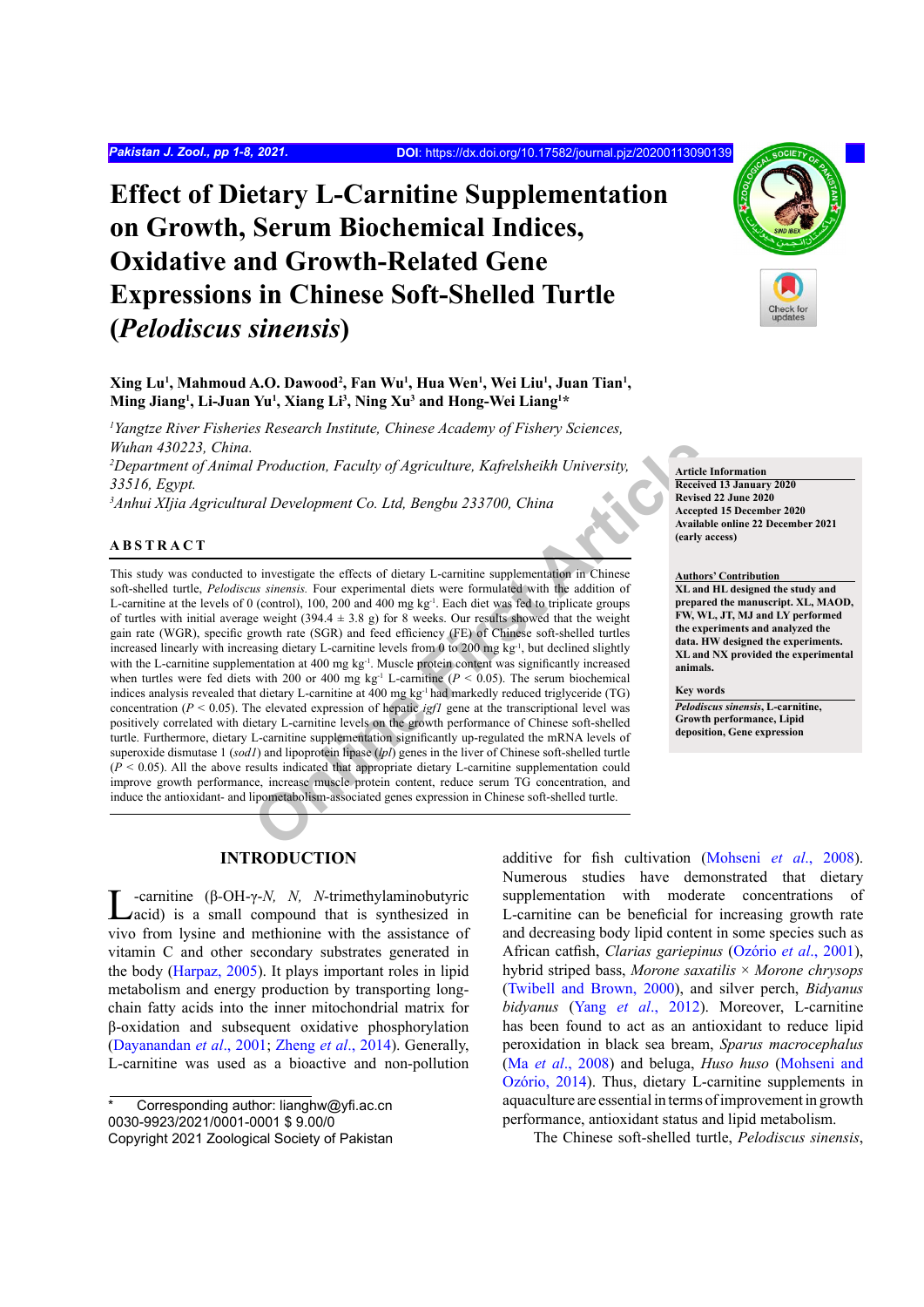is a high-valued freshwater species that is widely distributed in central and southern China and south-eastern Asia (Wu *et al*[., 2013](#page-7-3)). This animal has become one of the favorite aquaculture species in China due to its excellent nutritional and medicinal values [\(Huang and Lin, 2004\)](#page-6-4). In 2014, soft-shelled turtle production reached over 341,000 tons in China (Xu *et al*[., 2016\)](#page-7-4). However, owing to the intensive cultivation in some turtle farms, excessive lipid deposition and poor antioxidant capacity in soft-shelled turtle may affect the quality of final harvest. Consequently, how to improve the nutritional quality of soft-shelled turtle remains a major concern.

To our knowledge, there is limited information regarding the effects of L-carnitine on the Chinese softshelled turtle. The present study is designed to evaluate the effects of dietary L-carnitine supplementation on growth performance, muscle composition and serum total cholesterol (TCHO), triglyceride (TG) and total protein (TP) concentrations of soft-shelled turtle. In addition, the mRNA levels of genes in liver including insulin-like growth factor 1 (*igf1*), superoxide dismutase 1 (*sod1*) and lipoprotein lipase (*lpl*) were examined by quantitative realtime PCR.

# **MATERIALS AND METHODS**

#### *Experimental diets*

Four experimental diets were formulated to contain L-carnitine at the graded levels of 0 (control), 100, 200 and 400 mg  $kg<sup>-1</sup>$ . The ingredients and proximate analysis are shown in [Table I](#page-1-0). All experimental diets were produced according to the methods described by the previous study [\(Huang and Lin, 2004](#page-6-4)). Briefly, feed ingredients were mixed using a KitchenAid multi-function mixer and stored in a -20°C freezer. Before feeding, water and soybean oil were added to the feed powder in a 1:2 (v/w) ratio to produce fresh feed dough, and then cut it into 6-8 mm small pieces to feed the turtles. The feed dough for each group was prepared once every two days.

#### *Experimental procedure*

Chinese soft-shelled turtles were obtained from Anhui XIjia Agricultural Development Co. Ltd in Bengbu city, China. The animals were conditioned for 2 weeks and fed with the basal diet to adjust to the experimental diet. After acclimatization, apparently healthy turtles of uniform size (mean initial weight  $394.4 \pm 3.8$  g) were selected and randomly assigned to 12 plastic tanks (*L* 90  $cm \times W$  60 cm  $\times H$  35 cm). To prevent fighting, each tank was assigned to three turtles and there were nine turtles for each treatment. Four experimental diets containing different levels of L-carnitine were randomly allocated to 36 turtles. The height of the water in each tank was about the same as the height of the turtles to give the turtles room to breath. Turtles were maintained indoors at  $32 \pm 1$  °C and fed the experimental diets three times daily (08:30, 13:30 and 18:30) at 1 % of average body weight for 8 weeks. This feed ration was chosen based on our observation during the acclimation period and was the amount of feed that turtles could consume in 20-30 min. The uneaten food was removed 30 min after feeding and measured to calculate feed intake. Fecal matter was siphoned from the bottom of each tank at 20:00, and equivalent water was supplemented into the tank. Water quality was monitored in the morning once every three days at 07:00. All turtles were weighed every two weeks. The daily feed quantities were adjusted according to the measurement.

<span id="page-1-0"></span>

| Table I. Composition and proximate analysis of          |  |  |  |  |  |  |  |
|---------------------------------------------------------|--|--|--|--|--|--|--|
| experimental diets. Data is given in % (on the basis of |  |  |  |  |  |  |  |
| $\frac{dy}{dx}$ dry weight).                            |  |  |  |  |  |  |  |

| sent study is designed to evaluate<br>L-carnitine supplementation on<br>nuscle composition and serum total<br>riglyceride (TG) and total protein<br>f soft-shelled turtle. In addition,<br>enes in liver including insulin-like<br>superoxide dismutase 1 (sod1) and | were weighed every two weeks. The daily feed quantities<br>were adjusted according to the measurement.<br>Table I. Composition and proximate analysis of<br>experimental diets. Data is given in % (on the basis of<br>dry weight). |                                                        |       |             |              |  |  |
|----------------------------------------------------------------------------------------------------------------------------------------------------------------------------------------------------------------------------------------------------------------------|-------------------------------------------------------------------------------------------------------------------------------------------------------------------------------------------------------------------------------------|--------------------------------------------------------|-------|-------------|--------------|--|--|
| were examined by quantitative real-                                                                                                                                                                                                                                  |                                                                                                                                                                                                                                     | Groups/ dietary L-carnitine levels<br>$(mg kg-1 diet)$ |       |             |              |  |  |
|                                                                                                                                                                                                                                                                      |                                                                                                                                                                                                                                     | $0$ (control)                                          | 100   | 200         | 400          |  |  |
| <b>LS AND METHODS</b>                                                                                                                                                                                                                                                | <b>Ingredients</b>                                                                                                                                                                                                                  |                                                        |       |             |              |  |  |
|                                                                                                                                                                                                                                                                      | White fish meal                                                                                                                                                                                                                     | 55.00                                                  |       | 55.00 55.00 | 55.00        |  |  |
|                                                                                                                                                                                                                                                                      | Soybean meal                                                                                                                                                                                                                        | 10.00                                                  | 10.00 | 10.00       | 10.00        |  |  |
| I diets were formulated to contain                                                                                                                                                                                                                                   | $\alpha$ -starch                                                                                                                                                                                                                    | 23.00                                                  | 23.00 | 23.00       | 23.00        |  |  |
| led levels of 0 (control), 100, 200<br>ingredients and proximate analysis                                                                                                                                                                                            | Beer yeast                                                                                                                                                                                                                          | 5.00                                                   | 5.00  | 5.00        | 5.00         |  |  |
| Il experimental diets were produced                                                                                                                                                                                                                                  | Corn oil                                                                                                                                                                                                                            | 3.00                                                   | 3.00  | 3.00        | 3.00         |  |  |
| ds described by the previous study                                                                                                                                                                                                                                   | Vitamin premix <sup>1</sup>                                                                                                                                                                                                         | 0.50                                                   | 0.50  | 0.50        | 0.50         |  |  |
| 4). Briefly, feed ingredients were                                                                                                                                                                                                                                   | Mineral premix <sup>2</sup>                                                                                                                                                                                                         | 1.00                                                   | 1.00  | 1.00        | 1.00         |  |  |
| Aid multi-function mixer and stored                                                                                                                                                                                                                                  | Choline chloride                                                                                                                                                                                                                    | 0.25                                                   | 0.25  | 0.25        | 0.25         |  |  |
| efore feeding, water and soybean                                                                                                                                                                                                                                     | Calcium biphosphate                                                                                                                                                                                                                 | 1.25                                                   | 1.25  | 1.25        | 1.25         |  |  |
| feed powder in a 1:2 $(v/w)$ ratio to                                                                                                                                                                                                                                | L-carnitine $3$                                                                                                                                                                                                                     | $\overline{0}$                                         | 0.25  | 0.50        | 1.00         |  |  |
| ugh, and then cut it into 6-8 mm<br>e turtles. The feed dough for each                                                                                                                                                                                               | Cellulose                                                                                                                                                                                                                           | 1.00                                                   | 0.75  | 0.50        | $\mathbf{0}$ |  |  |
| ce every two days.                                                                                                                                                                                                                                                   | <b>Proximate composition</b>                                                                                                                                                                                                        |                                                        |       |             |              |  |  |
|                                                                                                                                                                                                                                                                      | Moisture                                                                                                                                                                                                                            | 8.51                                                   | 8.34  | 8.31        | 8.29         |  |  |
| P.                                                                                                                                                                                                                                                                   | Crude protein                                                                                                                                                                                                                       | 42.91                                                  | 43.49 | 43.03       | 42.51        |  |  |
| lled turtles were obtained from                                                                                                                                                                                                                                      | Crude lipid                                                                                                                                                                                                                         | 4.18                                                   | 4.19  | 4.75        | 4.13         |  |  |
| al Development Co. Ltd in Bengbu                                                                                                                                                                                                                                     | Ash                                                                                                                                                                                                                                 | 14.23                                                  | 14.45 | 14.01       | 14.53        |  |  |
|                                                                                                                                                                                                                                                                      |                                                                                                                                                                                                                                     |                                                        |       |             |              |  |  |

<sup>1</sup>Vitamin premix consisted of (IU or g kg<sup>-1</sup> premix): vitamin A, 8 IU; vitamin D, 1 IU; vitamin E, 80; vitamin  $K_3$ , 3; thiamine, 4; riboflavin, 4; pyridoxine, 8; cyanocobalamin, 2; nicotinic acid, 32; calcium pantothenate, 40; folic acid, 2; biotin, 6; vitamin C, 60; inositol, 100. <sup>2</sup>Mineral premix consisted of (g kg<sup>-1</sup> premix): Na<sub>2</sub>SeO<sub>3</sub>, 0.4; CaCO<sub>3</sub>, 350; NaH<sub>2</sub>PO<sub>4</sub> ·H<sub>2</sub>O, 200; KH<sub>2</sub>PO<sub>4</sub>, 200; MgSO<sub>4</sub> · 7H<sub>2</sub>O, 100; MnSO<sub>4</sub> ·H<sub>2</sub>O, 2; CuCl<sub>2</sub> 2H<sub>2</sub>O, 1; ZnSO<sub>4</sub> 7H<sub>2</sub>O, 10; FeSO<sub>4</sub> 7H<sub>2</sub>O, 10; NaCl, 120; KI, 0.1;  $CoCl<sub>2</sub>·6H<sub>2</sub>O$ , 2; AlCl<sub>3</sub>·6H<sub>2</sub>O, 1.<sup>3</sup>L-carnitine was purchased from Xi'an Hao Yuan Bio Technology Co., Ltd.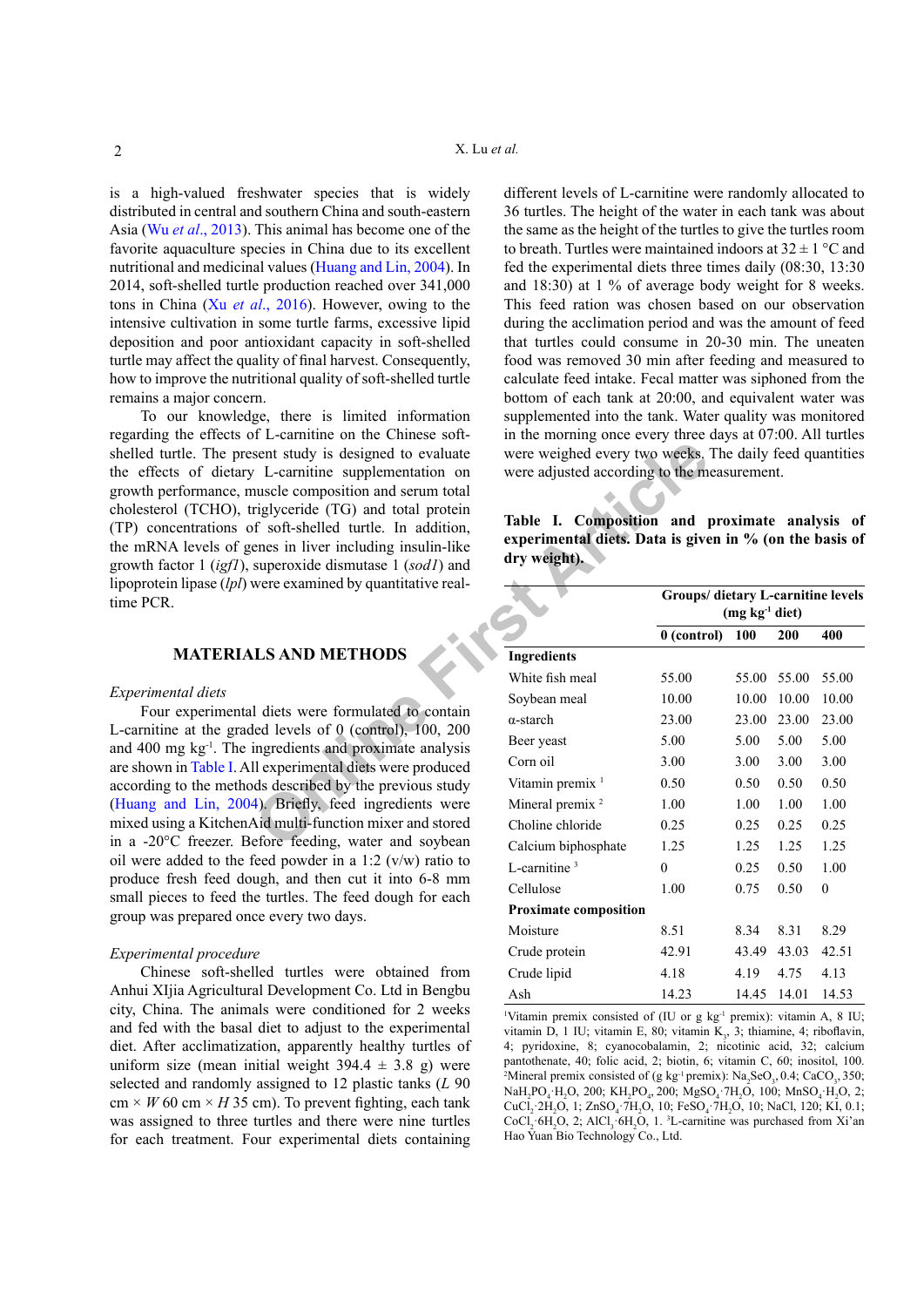#### *Sample collection and analysis*

At the end of the 8-week period, all turtles were deprived of food for approximately 24 h before weighing. Survival rate (SR), weight gain rate (WGR), specific growth rate (SGR) and feed efficiency (FE) were calculated. After determining the final total weight of the turtles in each tank, three turtles per tank were selected and killed to obtain liver and muscle samples. The liver tissue was weighed to measure the hepatosomatic index (HSI). Blood samples were collected from the head vein of the turtle and centrifuged for separation of serum (2,500 g, 10 min). All samples (muscle, liver, and serum) were stored at -80 °C until analyzed.

Proximate composition of the experimental diet and muscle samples was determined using standard methods ([AOAC, 2005](#page-5-0)). For moisture content determination, diet and muscle samples were dried at 105°C to a constant weight. Crude protein content was measured by the Kjeldahl method after an acid digestion using an auto Kjeldahl System (kjelflex K360; BUCHI, Flawil, Switzerland). Lipid content was determined by Soxhlet ether-extraction. Ash content was determined using a muffle furnace at 550°C for 24 h.

Concentrations of serum TCHO, TG and TP were all measured with an Automatic Biochemical Analyzer (Sysmex-800, Sysmex Corporation, Kobe, Japan) using commercial diagnostic reagent kits (Shanghai Sysmex Medical Electronics Corporation, Shanghai, China).

# *RNA extraction and quantitative real-time PCR*

Total RNAs were extracted from liver tissue of turtles in each tank using TRIZOL reagents (Invitrogen, USA) according to the manufacturer's recommendations. RNA samples were digested with RNase-free DNase I (Takara, China) for 30 min at 37 °C to remove residual DNA. The RNA quality was then assessed with agarose gel electrophoresis and UV spectrophotometry. The cDNAs were transcribed from 4 μg of total RNA using the RevertAid™ First-Strand cDNA Synthesis Kit from Fermentas.

Quantitative real-time PCR was carried out on an Applied Biosystems 7500 Real-Time PCR System with SYBR Green Real Master Mix from Tiangen Bio, China. The expression of *β*-actin was used as the internal reference for gene normalization. Primers for *igf1*, *sod1*, *lpl* and *β*-actin were designed by the Primer Premier 6.0 software and are listed in [Table II](#page-3-0). All qRT-PCRs were performed in a 20-μL volume. The thermocycling conditions for the reaction were as follows: 95°C for 5 min, followed by 40 cycles consisting of 95°C for 10s, 60°C for 30s, and 72°C for 20s. The reaction was run in triplicate for each sample. Data was expressed as the relative expression of the reference gene using the 2-ΔΔCt method (Lu *et al*[., 2014\)](#page-6-5).

# *Statistical analysis*

All data was presented as the mean  $\pm$  standard deviation (SD). One-way analysis of variance (ANOVA) and Duncan's multiple range tests were performed using SPSS version 18.0 to determine the significant difference  $(P < 0.05)$  among different treatments.

### **RESULTS**

#### *Survival and growth performance*

etermined using standard methods<br>
moisture content determination,<br>
fed experimental diets with diff<br>
ples were dried at 105°C to a<br>
er shown in Table **HI.** WGR a<br>
d after an acid digestion using an<br>
from 0 to 200 mg kg<sup>-1</sup> After an 8-week feeding trail, all turtles were in good health and no mortality was observed in any group. Growth performance and feed utilization of soft-shelled turtles fed experimental diets with different L-carnitine levels are shown in Table III. WGR and SGR of soft-shelled turtles increased with increasing dietary L-carnitine levels from 0 to 200 mg  $kg^{-1}$  but declined when the L-carnitine supplementation was at  $400$  mg kg<sup>-1</sup>. Turtles fed diets supplemented with 200 mg  $kg<sup>-1</sup>$  L-carnitine had a higher WGR, SGR and FE than those fed diets with 0 (control), 100 and 400 mg kg<sup>-1</sup> L-carnitine ( $P < 0.05$ ). The HSI was the highest for turtles fed the diet supplemented with 200 mg kg-1 L-carnitine, but it was not significantly different among the other treatments.

#### *Muscle composition*

Muscle composition of soft-shelled turtles fed diets with various levels of L-carnitine for 8-week are presented in Table III. Crude protein content of muscle increased with the dietary L-carnitine supplementation; it reached the highest in the  $200$  mg kg<sup>-1</sup> L-carnitine-supplement group ( $P < 0.05$ ). In contrast, crude lipid content declined with increasing dietary L-carnitine levels, although no significant differences were observed in these four groups. In addition, dietary L-carnitine supplementation did not affect muscle moisture and ash content.

#### *Serum biochemical indices*

Some serum biochemical indices of soft-shelled turtles fed diets with different L-carnitine levels for 8-weeks are listed in Table III. Serum TCHO and TG concentrations tended to decrease with increasing dietary L-carnitine levels, and the lowest TCHO and TG concentrations were all observed in turtles fed diet supplemented with 400 mg kg-1 L-carnitine. It is noted that TG concentration was significantly lower in turtles fed with 400 mg kg<sup>-1</sup> L-carnitine than that in turtles fed the control diet  $(P \leq$ 0.05). However, there were no significant differences in serum TP concentration among four treatment groups.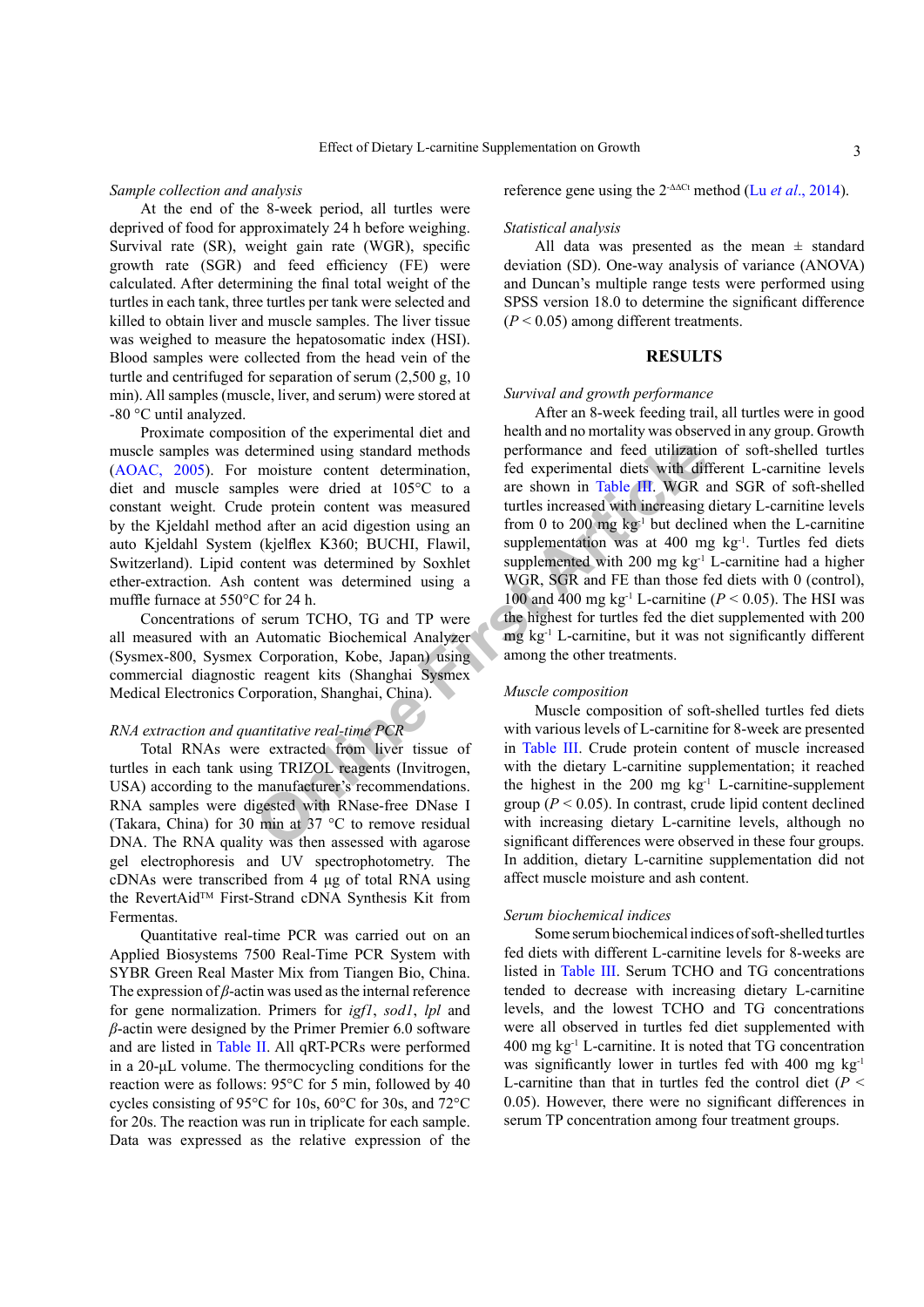| <b>NCBI Reference</b><br>sequence | Gene    | Forward primer $(5'$ to $3')$ | Reverse primer $(5'$ to $3')$ | Amplicon<br>size (bp) |
|-----------------------------------|---------|-------------------------------|-------------------------------|-----------------------|
| NM 001286920                      | igfl    | ATGCTGCTTCCAGAGCTGTGAC        | CAGTGTGGCGTTGAGCACGTA         | 101                   |
| JX470524                          | sodl    | <b>CGGTGAAGGGCGTCATCAACTT</b> | GAGCACCTGCACTGGTACATCC        | 147                   |
| XM 006111116                      | lpl     | CATCCAGCGTGTCCGAGTGAAG        | ACACTGCCGCCTCCTTTCCT          | 104                   |
| XM 006112915                      | B-actin | TGATGGACTCAGGTGACGGTGT        | GGCTGTGGTGGTGAAGCTGTAG        | 158                   |

<span id="page-3-0"></span>

| Table II. Nucleotide sequences of primers used in quantitative real-time PCR. |  |  |
|-------------------------------------------------------------------------------|--|--|
|                                                                               |  |  |

<span id="page-3-1"></span>**Table III. Effect of dietary L-carnitine levels on growth performance, muscle composition and serum index of Chinese soft-shelled turtles fed experimental diets for 8 weeks\*.**

|                           | Groups/dietary L-carnitine levels (mg kg <sup>-1</sup> diet) |                                |                               |                                |  |  |  |
|---------------------------|--------------------------------------------------------------|--------------------------------|-------------------------------|--------------------------------|--|--|--|
|                           | $0$ (control)                                                | 100                            | 200                           | 400                            |  |  |  |
| <b>Growth performance</b> |                                                              |                                |                               |                                |  |  |  |
| IBW(g)                    | 394.93±3.97                                                  | 395.40±4.28                    | 390.13±2.72                   | 397.07±4.13                    |  |  |  |
| FBW(g)                    | 466.97±4.38 <sup>a</sup>                                     | $476.33 \pm 5.51$ <sup>a</sup> | 503.33±12.50 <sup>b</sup>     | $466.67 \pm 7.64$ <sup>a</sup> |  |  |  |
| WGR $(\%)$                | $18.24 \pm 1.20^a$                                           | $20.49 \pm 2.65$ <sup>a</sup>  | $29.01 \pm 2.46$ <sup>b</sup> | $17.54 \pm 2.58$ <sup>a</sup>  |  |  |  |
| SGR $(\frac{\%}{d})$      | $0.30 \pm 0.02$ <sup>a</sup>                                 | $0.33 \pm 0.04$ <sup>a</sup>   | $0.46 \pm 0.03^b$             | $0.29 \pm 0.04$ <sup>a</sup>   |  |  |  |
| FE                        | $0.66 \pm 0.01$ <sup>a</sup>                                 | $0.69 \pm 0.01$ <sup>b</sup>   | $0.73 \pm 0.01$ °             | $0.68 \pm 0.01$ <sup>ab</sup>  |  |  |  |
| $HSI$ (%)                 | $4.26 \pm 0.08$                                              | $4.28 \pm 0.13$                | $4.57 \pm 0.17$               | $4.23 \pm 0.14$                |  |  |  |
| <b>Muscle composition</b> |                                                              |                                |                               |                                |  |  |  |
| Moisture                  | $77.40 \pm 0.61$                                             | 77.13±0.75                     | $77.25 \pm 0.30$              | 78.32±1.14                     |  |  |  |
| Crude protein             | $13.61 \pm 0.55$ <sup>a</sup>                                | 14.85±0.98 <sup>a</sup>        | $17.35 \pm 0.85^{\circ}$      | $17.30 \pm 1.09^{\circ}$       |  |  |  |
| Crude lipid               | $1.38 \pm 0.07$                                              | $1.34 \pm 0.06$                | $1.24 \pm 0.05$               | $1.28 \pm 0.08$                |  |  |  |
| Ash                       | $4.63 \pm 0.03$                                              | $4.62 \pm 0.15$                | $4.63 \pm 0.09$               | $4.65 \pm 0.05$                |  |  |  |
| <b>Serum index</b>        |                                                              |                                |                               |                                |  |  |  |
| TCHO/mmol L <sup>-1</sup> | $7.63 \pm 0.65$                                              | $7.40 \pm 0.69$                | $7.22 \pm 0.35$               | $7.20 \pm 0.52$                |  |  |  |
| $TG/mmol L^{-1}$          | $3.42 \pm 0.20^b$                                            | $3.06 \pm 0.17$ <sup>ab</sup>  | $2.52 \pm 0.26$ <sup>ab</sup> | $2.48 \pm 0.23$ <sup>a</sup>   |  |  |  |
| $TP/g L^{-1}$             | $34.67 \pm 2.08$                                             | $32.67 \pm 1.16$               | $33.24 \pm 1.41$              | $33.50 \pm 2.12$               |  |  |  |

\* : Values are mean ± SD of the three replicate per treatment and values within the same row with different letter superscripts are significantly different at  $P < 0.05$ . IBW, initial mean weight; FBW, final mean weight; WGR (weight gain rate, %) = 100 × (FBW – IBW) / IBW; SGR (special growth rate, %)  $d^{-1}$ ) = 100 × (ln FBW– n IBW) / feeding days (d); FE (feed efficiency) = (g total final weight – g total initial weight + g dead turtle) / g feed intake; HSI (hepatosomatic index, %) =  $100 \times$  (g liver weight) / (g body weight).

# *Transcriptional expression levels of hepatic* igf1, sod1 *and*  lpl *genes*

The relative mRNA expression of growth-related gene *igf1*, antioxidant-associated gene *sod1,* and lipid metabolism-relevant gene *lpl* in the liver of soft-shelled turtles after 8-week of feeding with different L-carnitine levels was detected. As shown in [Figure 1A](#page-4-0) and [B,](#page-4-0) *igf1* and *sod1* mRNA levels both significantly increased with increasing dietary L-carnitine levels from 100 to 200 mg  $kg<sup>-1</sup>$  ( $P < 0.05$ ), but then returned to the control levels when the L-carnitine supplementation was at 400 mg  $kg^{-1}$ . The transcriptional expression of *lpl* was also significantly induced by dietary L-carnitine supplementation from 100 to 400 mg kg-1, and the relative mRNA levels of *lpl* were 1.7, 3.0 and 2.4 times, respectively [\(Fig. 1C](#page-4-0)). Moreover, all of the highest expressions for corresponding *igf1*, *sod1* and *lpl* genes were observed in turtles fed with 200 mg kg-1 L-carnitine supplementation.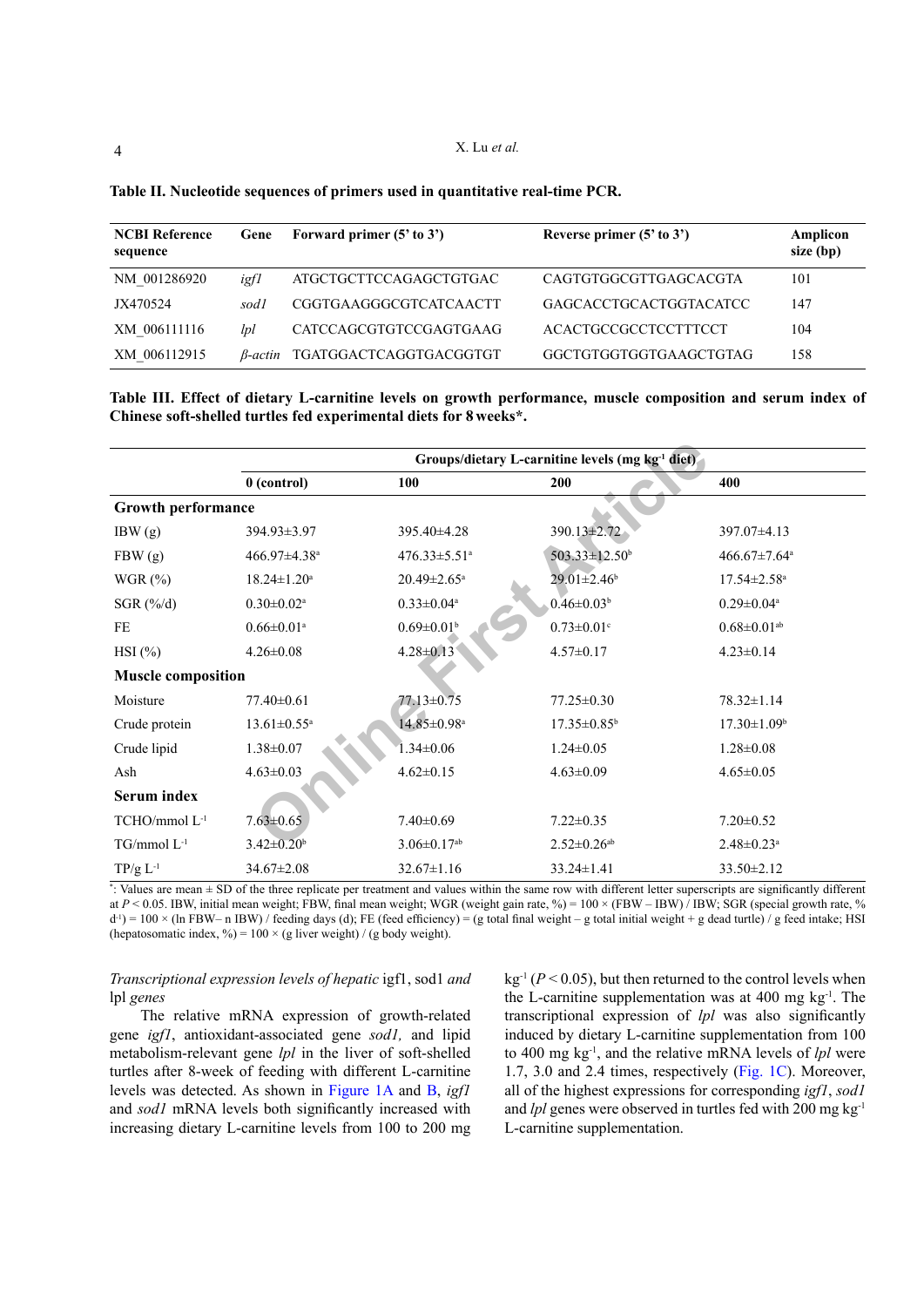

<span id="page-4-0"></span>Fig. 1. Effect of dietary L-carnitine levels on the transcriptional expression of (A, B, C).

## **DISCUSSION**

#### *Growth performance*

L-carnitine has been demonstrated to promote fatty acid oxidation by the mitochondria and increase the protein sparing action of fat, and thus lead to better growth in fish and crustacean species (Mohseni *et al*., 2008). In the present study, a growth-enhancing effect of the appropriate levels of L-carnitine supplementation was found in softshelled turtles, which is in agreement with results obtained in some marine and freshwater species (Becker *et al*., [1999;](#page-5-1) [Chatzifotis](#page-6-6) *et al*., 1995; Ma *et al*., 2008; Santulli and d'Amelio, 1986; Torreele *et al*., 1993). Our results showed that within the experimental levels from 100 to 200 mg kg-1, supplemental dietary L-carnitine exhibited positive effects in terms of FBW, WGR and SGR. In contrast, dietary L-carnitine at a concentration of 400 mg kg-1 did not significantly promote growth performance of soft-shelled turtles. Similar results in unchanged, or even reduced, weight gain caused by higher concentrations of L-carnitine were also found in previous studies [\(Keshavanath and](#page-6-7) [Renuka, 1998](#page-6-7); Zheng *et al*[., 2014](#page-7-0)). For example, [Zheng](#page-7-0) *et al.* (2014) reported that 331 mg kg<sup>-1</sup> L-carnitine supplementation resulted in the highest FBW and WGR, while higher levels of supplementation were less effective in yellow catfish (*Pelteobagrus fulvidraco*). This could be attributed to energy loss through the excretion of excess acylcarnitine [\(Zheng](#page-7-0) *et al*., 2014). It should be pointed out that growth rates of soft-shelled turtles were increased as a result of improvement in feed utilization. The findings relating to growth and feed efficiency are consistent with those of [Torreele](#page-7-5) *et al*. (1993), Yang *et al*[. \(2012\)](#page-7-2) and Zheng *et al*[. \(2014\).](#page-7-0)

Moreover, the relative expression of *igf1* mRNA in

the liver of turtles fed with different L-carnitine levels was examined. The gene *igf1* is a growth-promoting polypeptide that is critically important for normal growth and development of this organism (Yakar *et al*[., 2002](#page-7-6)). In this study, a significant increase in mRNA levels of hepatic *igf1* gene was found when turtles were fed with 100- 200 mg kg-1 L-carnitine supplementation, in accordance with the results of increased WGR and SGR. Thus, considering the elevated expression of *igf1* gene at the transcriptional level, we concluded that dietary L-carnitine supplementation is beneficial for growth of Chinese softshelled turtles, and the adequate dietary L-carnitine to promote optimal growth is 200 mg kg-1.

#### *Muscle composition*

*Musc[l](#page-7-5)[e](#page-5-1) composi[t](#page-6-7)ion*<br>
Muscle composition<br>
([in](#page-6-3) the p[r](#page-6-9)esent study,<br>
supplementation was found to 1<br>
SCUSSION<br>
SCUSSION<br>
Soft-shelled turtles, similar to the<br>
studies in channel catfish (Burtle<br>
ear demonstrated to promote fa In the present study, dietary L-carnitine supplementation was found to reduce lipid content but significantly increase protein content in the muscle of soft-shelled turtles, similar to that observed in previous studies in channel catfish ([Burtle and Liu, 1994](#page-6-8)), Atlantic salmon (Ji and Bradley, 1996), rohu carp ([Keshavanath](#page-6-7) and Renuka, 1998), black sea bream (Ma *et al*[., 2008\)](#page-6-3) and beluga (Mohseni and Ozório, 2014; [Mohseni](#page-6-2) *et al*., 2008). However, several studies have shown that dietary L-carnitine could increase lipid content in the muscle of red sea bream (Chatzifotis *et al*., 1995) and rainbow trout (Selcuk *et al*., 2010). Recent work by [Zheng](#page-7-0) *et al*. (2014) reported that diets with low and high L-carnitine supplements significantly improved lipid accumulation in the liver and muscle of yellow catfish. The variation in these results may be caused by various experimental conditions and species differences ([Harpaz, 2005](#page-6-0); [Zheng](#page-7-0) *et al*., 2014).

#### *Serum biochemical indices*

Research has shown that in human and terrestrial animals, supplemental L-carnitine has a great effect on reducing serum total cholesterol (TCHO) and triacylglycerols (TG) concentrations (Bell *[et al](#page-5-2)*., [1987;](#page-5-2) [Rebouche, 1992](#page-6-10)). In fish, Santulli *et al*. (1988) and Mohseni and Ozório (2014) reported that the supplementation of dietary L-carnitine could decrease the serum TCHO concentrations in European sea bass and beluga, respectively. In this study, decreasing trends in serum levels of TCHO and TG were also found in Chinese soft-shelled turtles when fed with increasing dietary L-carnitine levels from 100 to 400 mg  $kg^{-1}$ . These results indicate that the lipid-lowering effects in blood was a result of L-carnitine administration. However, nonsignificant differences in the findings of the present study for serum total protein (TP) concentration were observed among all groups. This is probably due to the result of β-oxidation of long chain fatty acids with the support of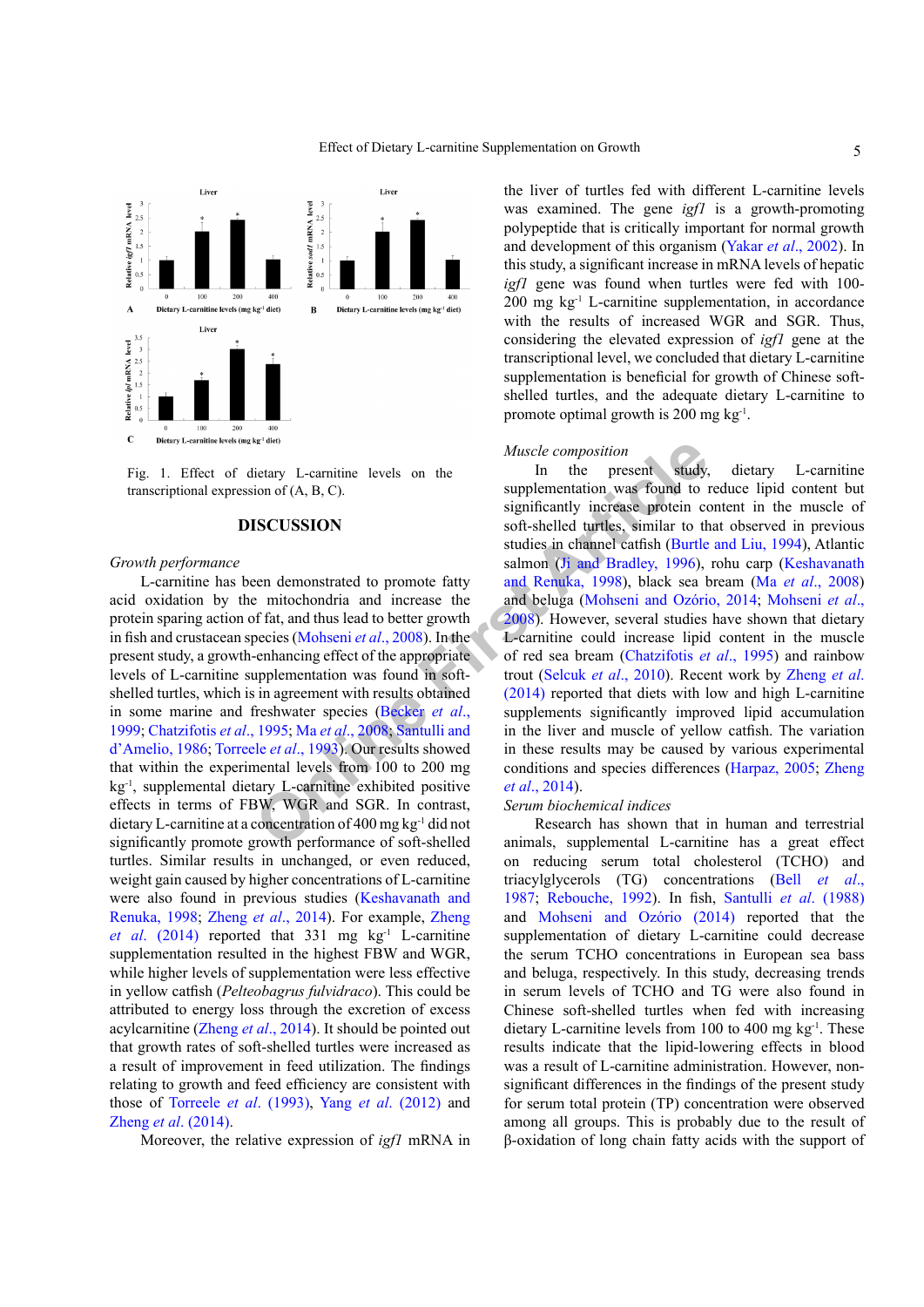#### *Antioxidant and lipometabolism-associated genes*

oxide dismutase 1 (sodl) gene is<br>
CAFS (N[O](#page-6-15). 2016JBF0102), the<br>
e enzyme copper zinc superoxide<br>
Project of Anhui Province, China<br>
zirg biological oxidations and<br>
ark article of Sisher articles of China (2019DKA30470).<br>
I A large number of studies have suggested that L-carnitine could improve antioxidant functions by protecting against free radical damage and enhancing lipid metabolism through facilitating fatty acid oxidation in human and animals ([Arduini, 1992](#page-5-4); Gülçin, 2006; [Hoppel, 2003;](#page-6-11) Pekala *et al*[., 2011](#page-6-12)). The liver is the primary site for multiple oxidative reactions (Gül *et al*., 2004) and fatty acid synthesis (Xu *et al*[., 2003\)](#page-7-8). Thus, to detect effects of dietary L-carnitine on soft-shelled turtles, the transcriptional expression of antioxidant- and lipometabolism-related genes in liver was necessary to be investigated. Superoxide dismutase 1 (*sod1*) gene is reported to encode the enzyme copper zinc superoxide dismutase, which catalyzes the dismutation of superoxide radicals produced during biological oxidations and environmental stress (Park and Rho, 2002). For this reason, it is considered as an important indicator of oxidative stress in cells and tissues (Mishra *et al*., 2016). In this study, a significant increase of 2.1-2.4 fold in hepatic *sod1* mRNA levels was found when turtles were fed with 100 or 200 mg kg-1 L-carnitine, indicating that dietary L-carnitine supplementation could potentially improve the antioxidant capacity of soft-shelled turtle by increasing transcript level of antioxidant enzymes. Lipoprotein lipase (LPL) is encoded by *lpl* gene and known as a rate-limiting enzyme for the uptake of triacylglycerol (TG) derived fatty acids (FAs) (Tian *et al*[., 2013\)](#page-7-9). It could hydrolyze TG present in plasma lipoproteins and supply non-esterified fatty acids for storage, or β-oxidation in tissues and play a pivotal role in the regulation of lipid synthesis. Furthermore, LPL has been found to promote the uptake of lipoproteins by the liver in fish (Liang *et al*., 2002). In the present study, *lpl* mRNA levels were significantly induced by dietary L-carnitine supplementation at concentrations from 100 to 400 mg kg-1, suggesting this lipogenic enzyme was mainly regulated by L-carnitine at the transcriptional level. On the other hand, the increase in *lpl* transcripts might indicate an increase in the import of lipids into the liver for fatty acid synthesis and support a decline in blood TG and lipid consumption in the muscle of soft-shelled turtle. This data is highly consistent with the previous report by [Zheng](#page-7-0) *et al*[. \(2014\)](#page-7-0). However, the specific molecular mechanism by which L-carintine regulated the expression of liver *sod1* and *lpl* gene remains to be studied.

## **CONCLUSION**

Our results show that adequate dietary L-carnitine supplementation has positive effects on the growth of Chinese soft-shelled turtle. Supplemental dietary L-carnitine may also improve the meat quality of Chinese soft-shelled turtle by reducing muscle lipid deposition and regulating blood lipid levels. Moreover, the transcriptional expression of hepatic *sod1* and *lpl* genes in Chinese soft-shelled turtle were significantly induced by dietary L-carnitine levels, which can provide information on diet utilization and be used as molecular markers of the

#### **ACKNOWLEDGMENTS**

nutritional status for Chinese soft-shelled turtle.

This work was supported by the Central Publicinterest Scientific Institution Basal Research Fund, CAFS (NO. 2016JBF0102), the Science and Technology Project of Anhui Province, China (NO.16030701065) and National Infrastructure of Fishery Germplasm Resources of China (2019DKA30470).

*Statement of conflict of interest*  The authors have declared no conflict of interest.

#### **REFERENCES**

- <span id="page-5-0"></span>AOAC (Association of Official Analytical Chemists), 2005. *Official methods of analysis,* 18th ed. Association of Official Analytical Chemists.
- <span id="page-5-4"></span>Arduini, A.,1992. Carnitine and its acyl esters as secondary antioxidants? *Am. Heart J*., **123**: 1726-1727. [https://doi.org/10.1016/0002-](https://doi.org/10.1016/0002-8703(92)90850-U) 8703(92)90850-U
- <span id="page-5-3"></span>Arslan, C., Citil, M. and Saatci, M., 2003. Effects of L-carnitine administration on growth performance, carcass traits, blood serum parameters and abdominal fatty acid composition of ducks. *Arch. Anim. Nutr*., **57**: 381-388. [https://doi.org/10.1080/0](https://doi.org/10.1080/00039420310001607734) [0039420310001607734](https://doi.org/10.1080/00039420310001607734)
- <span id="page-5-1"></span>Becker, K., Schreiber, S., Angoni, C. and Blum, R., 1999. Growth performance and feed utilization response of *Oreochromis niloticus× Oreochromis aureus* hybrids to L-carnitine measured over a full fattening cycle under commercial conditions. *Aquaculture*, **174**: 313-322. [https://doi.org/10.1016/](https://doi.org/10.1016/S0044-8486(99)00019-8) [S0044-8486\(99\)00019-8](https://doi.org/10.1016/S0044-8486(99)00019-8)
- <span id="page-5-2"></span>Bell, F.P., Raymond, T.L. and Patnode, C.L., 1987. The influence of diet and carnitine supplementation on plasma carnitine, cholesterol and triglyceride in WHHL (Watanabe-heritable hyperlipidemic), Netherland dwarf and New Zealand rabbits (*Oryctolagus cuniculus*). *Comp. Biochem. Physiol. B Comp. Biochem*., **87**: 587-591. [https://doi.](https://doi.org/10.1016/0305-0491(87)90056-3) [org/10.1016/0305-0491\(87\)90056-3](https://doi.org/10.1016/0305-0491(87)90056-3)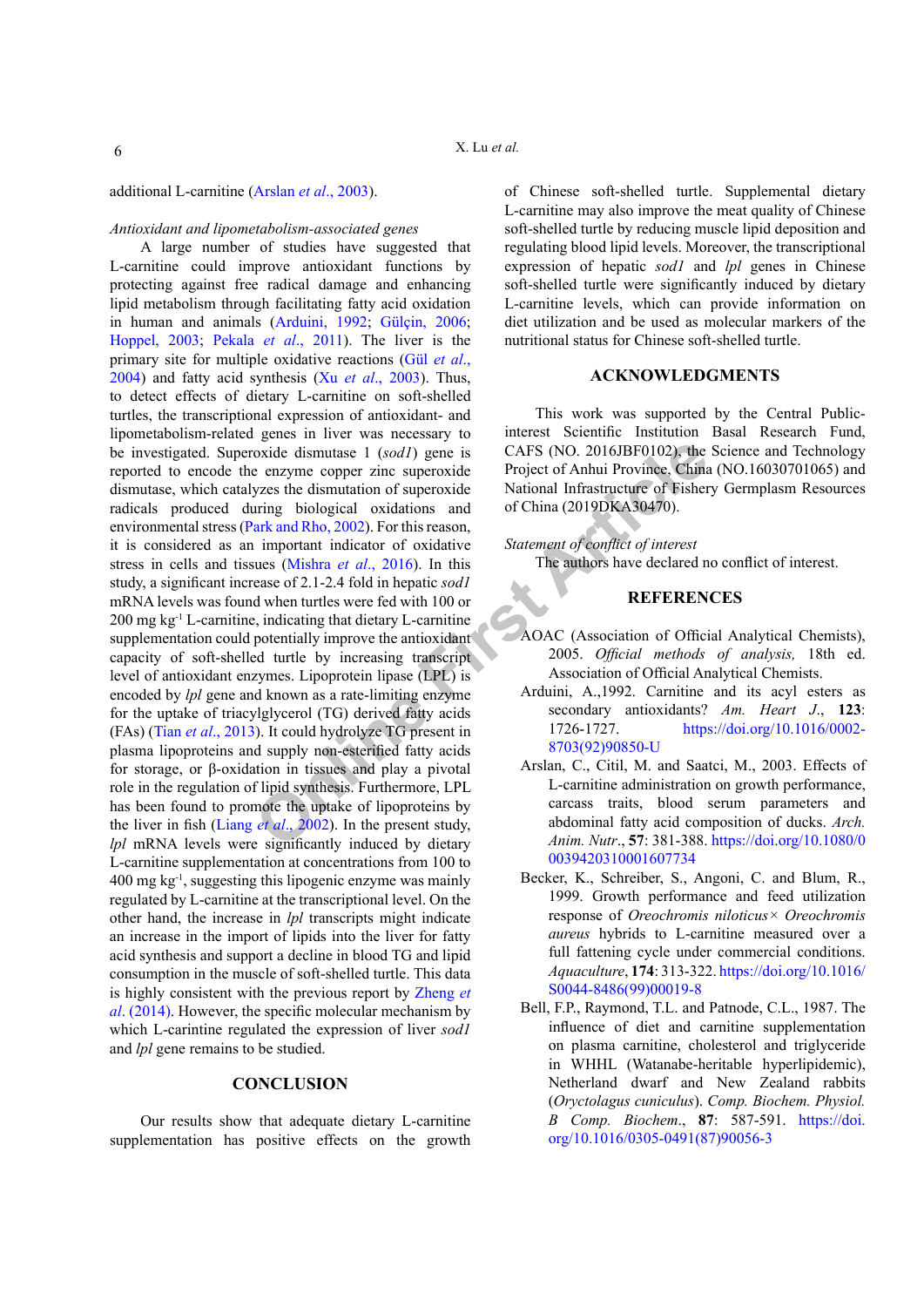- <span id="page-6-8"></span>Burtle, G.J. and Liu, Q., 1994. Dietary carnitine and lysine affect channel catfish lipid and protein composition. *J. World Aquacult. Soc*., **25**: 169- 174. [https://doi.org/10.1111/j.1749-7345.1994.](https://doi.org/10.1111/j.1749-7345.1994.tb00178.x) [tb00178.x](https://doi.org/10.1111/j.1749-7345.1994.tb00178.x)
- <span id="page-6-6"></span>Chatzifotis, S., Takeuchi, T. and Seikai, T., 1995. The effcet of dietary L-carnitine on growth performance and lipid composition in red sea bream fingerlings. *Fish. Sci*., **61**: 1004-1008. [https://doi.org/10.2331/](https://doi.org/10.2331/fishsci.61.1004) [fishsci.61.1004](https://doi.org/10.2331/fishsci.61.1004)
- <span id="page-6-1"></span>Dayanandan, A., Kumar, P. and Panneerselvam, C., 2001. Protective role of L-carnitine on liver and heart lipid peroxidation in atherosclerotic rats. *J. Nutr. Biochem*., **12**: 254-257. [https://doi.](https://doi.org/10.1016/S0955-2863(00)00151-0) [org/10.1016/S0955-2863\(00\)00151-0](https://doi.org/10.1016/S0955-2863(00)00151-0)
- 365-2863(00)00151-0<br>
14tas, E., Yıldız, E., Şahan, A. and<br>
1. Carnitine mediated reduced modifications<br>
1. Carnitine mediated reduced reduced modifications<br>
1. The Bullion correlated modifications<br>
1. The Bullion of the Bu Gül, Ş., Belge-Kurutaş, E., Yıldız, E., Şahan, A. and Doran, F., 2004. Pollution correlated modifications of liver antioxidant systems and histopathology of fish (Cyprinidae) living in Seyhan Dam Lake, Turkey. *Environ. Int*., **30**: 605-609. https://doi. [org/10.1016/S0160-4120\(03\)00059-X](https://doi.org/10.1016/S0160-4120(03)00059-X)
- Gülçin, İ., 2006. Antioxidant and antiradical activities of L-carnitine. *Life Sci*., **78**: 803-811. https://doi. [org/10.1016/j.lfs.2005.05.103](https://doi.org/10.1016/j.lfs.2005.05.103)
- <span id="page-6-0"></span>Harpaz, S., 2005. L-carnitine and its attributed functions in fish culture and nutrition-A review. *Aquaculture*, **249**: 3-21. https://doi.org/10.1016/j. [aquaculture.2005.04.007](https://doi.org/10.1016/j.aquaculture.2005.04.007)
- <span id="page-6-11"></span>Hoppel, C., 2003. The role of carnitine in normal and altered fatty acid metabolism. *Am. J. Kidney Dis*., **41**: S4-S12. https://doi.org/10.1016/S0272- [6386\(03\)00112-4](https://doi.org/10.1016/S0272-6386(03)00112-4)
- <span id="page-6-4"></span>Huang, C.H. and Lin, W.Y., 2004. Effects of dietary vitamin E level on growth and tissue lipid peroxidation of soft-shelled turtle, *Pelodiscus sinensis* (Wiegmann). *Aquacult. Res*., **35**: 948-954. <https://doi.org/10.1111/j.1365-2109.2004.01105.x>
- <span id="page-6-9"></span>Ji, H. and Bradley, T.M., 1996. Atlantic salmon (*Salmo salar*) fed L-carnitine exhibit altered intermediary metabolism and reduced tissue lipid, but no change in growth rate. *J. Nutr*., **126**: 1937 1950. [https://doi.](https://doi.org/10.1093/jn/126.8.1937) [org/10.1093/jn/126.8.1937](https://doi.org/10.1093/jn/126.8.1937)
- <span id="page-6-7"></span>Keshavanath, P. and Renuka, P., 1998. Effect of dietary L-carnitine supplements on growth and body composition of fingerling rohu, *Labeo rohita* (Hamilton). *Aquacult. Nutr*., **4**: 83-88. [https://doi.](https://doi.org/10.1046/j.1365-2095.1998.00052.x) [org/10.1046/j.1365-2095.1998.00052.x](https://doi.org/10.1046/j.1365-2095.1998.00052.x)
- <span id="page-6-15"></span>Liang, X.F., Oku, H. and Ogata, H.Y., 2002. The effects of feeding condition and dietary lipid level on lipoprotein lipase gene expression in liver and visceral adipose tissue of red sea bream *Pagrus major. Comp. Biochem. Physiol. A Mol. Integ.*

*Physiol.,* **131**: 335-342. [https://doi.org/10.1016/](https://doi.org/10.1016/S1095-6433(01)00481-0) [S1095-6433\(01\)00481-0](https://doi.org/10.1016/S1095-6433(01)00481-0)

- <span id="page-6-5"></span>Lu, X., Long, Y., Lin, L., Sun, R., Zhong, S. and Cui, Z., 2014. Characterization of zebrafish Abcc4 as an efflux transporter of organochlorine pesticides. *PLoS One*, **9**: e111664. [https://doi.org/10.1371/](https://doi.org/10.1371/journal.pone.0111664) [journal.pone.0111664](https://doi.org/10.1371/journal.pone.0111664)
- <span id="page-6-3"></span>Ma, J., Xu, Z., Shao, Q., Xu, J., Hung, S.S., Hu, W. and Zhuo, L., 2008. Effect of dietary supplemental L-carnitine on growth performance, body composition and antioxidant status in juvenile black sea bream*, Sparus macrocephalus. Aquacult. Nutr*., **14**: 464-471. [https://doi.org/10.1111/j.1365-](https://doi.org/10.1111/j.1365-2095.2007.00551.x) [2095.2007.00551.x](https://doi.org/10.1111/j.1365-2095.2007.00551.x)
- <span id="page-6-14"></span>Mishra, A., Reddy, I., Gupta, P. and Mondal, S., 2016. L-carnitine mediated reduction in oxidative stress and alteration in transcript level of antioxidant enzymes in sheep embryos produced *in vitro*. *Reprod. Domest. Anim.,* **51**: 311-321. [https://doi.](https://doi.org/10.1111/rda.12682) org/10.1111/rda.12682
- Mohseni, M. and Ozório, R., 2014. Effects of dietary L-carnitine level on growth performance, body composition and antioxidant status in beluga (*Huso huso* L. 1758). *Aquacult. Nutr*., **20**: 477-485. https://doi.org/10.1111/anu.12100
- <span id="page-6-2"></span>Mohseni, M., Ozorio, R., Pourkazemi, M. and Bai, S., 2008. Effects of dietary L-carnitine supplements on growth and body composition in beluga sturgeon (*Huso huso*) juveniles. *J. appl. Ichthyol*., **24**: 646-649. [https://doi.org/10.1111/j.1439-](https://doi.org/10.1111/j.1439-0426.2008.01121.x) 0426.2008.01121.x
- Ozório, R.A., Uktoseja, J.A., Huisman, E. and Verreth, J.J., 2001. Changes in fatty acid concentrations in tissues of African catfish, *Clarias gariepinus* Burchell, as a consequence of dietary carnitine, fat and lysine supplementation. *Br. J. Nutr*., **86**: 623- 636. <https://doi.org/10.1079/BJN2001447>
- <span id="page-6-13"></span>Park, E.Y. and Rho, H.M., 2002. The trascriptional activation of the human copper/zinc superoxide dismutase gene by 2, 3, 7, 8-tetrachlorodibenzop-dioxin through two different regulator sites, the anitoxidant responsive element and xenobiotic responsive element. *Mol. Cell. Biochem*., **240**: 47- 55. <https://doi.org/10.1023/A:1020600509965>
- <span id="page-6-12"></span>Pekala, J., Patkowska-Sokola, B., Bodkowski, R., Jamroz, D., Nowakowski, P., Lochynski, S. and Librowski, T., 2011. L-carnitinemetabolic functions and meaning in humans life. *Curr. Drug Metab*., **12**: 667-678. [https://doi.](https://doi.org/10.2174/138920011796504536) [org/10.2174/138920011796504536](https://doi.org/10.2174/138920011796504536)
- <span id="page-6-10"></span>Rebouche, C.J., 1992. Carnitine function and requirements during the life cycle. *FASEB*